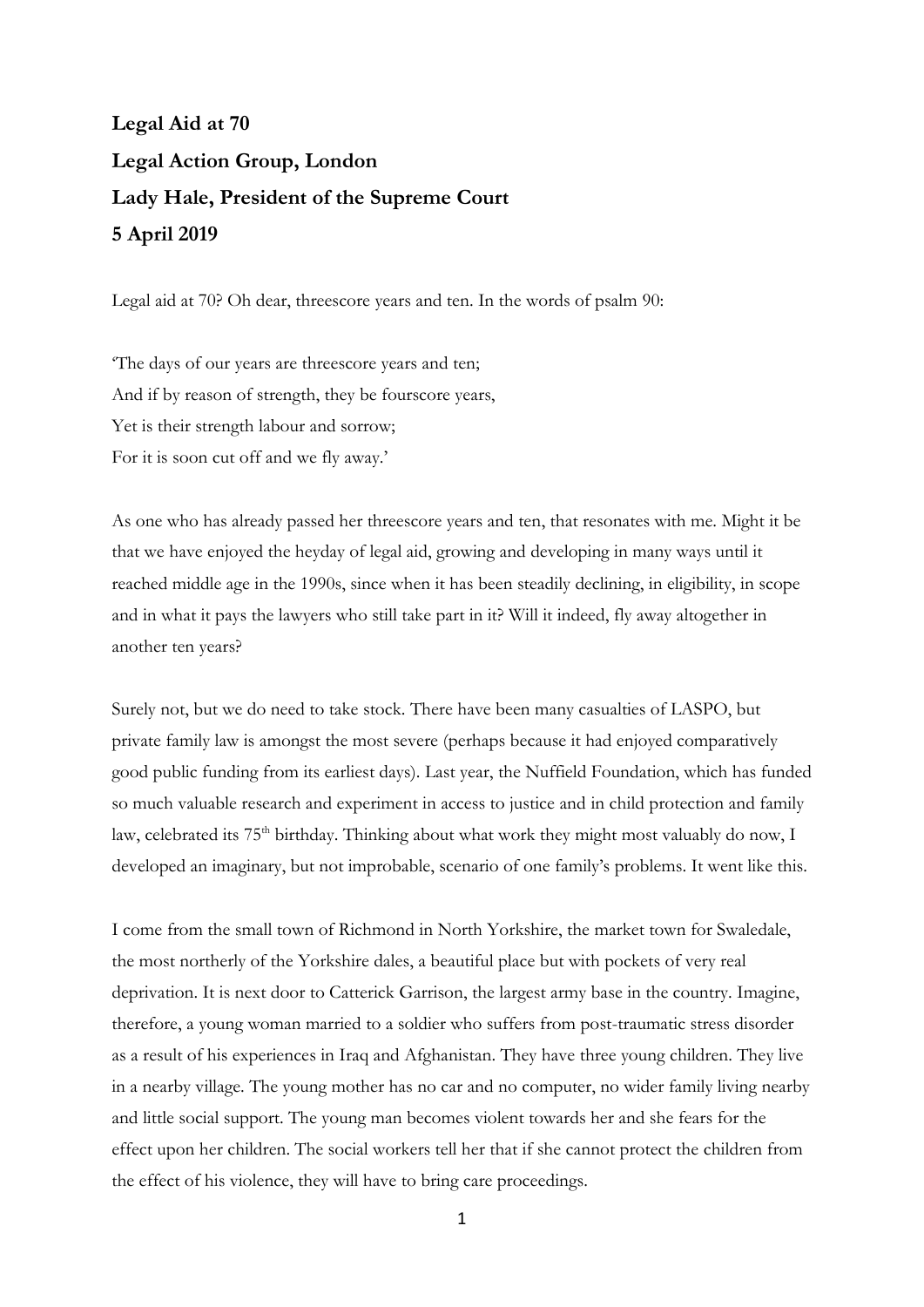What does she need? First of all, she needs some reliable information about what remedies are available to her and some independent advice about which to choose – information is not enough. Then she needs a way to separate from her husband in the short term and in the longer term she needs a divorce. She needs either to persuade Richmondshire District Council to rehouse her and the children or to get an occupation order to exclude him from the home. In either event she needs a non-molestation order to prevent his harassing her and the children. She needs a child arrangements order to secure her care of the children and regulate his contact with them.

In the olden days, she might have made her way down into Richmond and found a solicitor who could offer her a comprehensive service dealing with all her problems. Now she's not so sure of that, so she goes into the local library – thankfully still there, at least for the time being – and tries to make some inquiries. It is relatively straightforward to find the way to apply online for a divorce [\(https://www.gov.uk/divorce/file-for-divorce\)](https://www.gov.uk/divorce/file-for-divorce). The website explains jurisdiction in simple terms and then what it calls the grounds for divorce – still incidentally falling into the 'linguistic trap' of calling fact (b) 'unreasonable behaviour'. It tells you that it costs  $\angle 550$  to apply on line or by post for a divorce. It doesn't have a link to explain how to claim exemption from the fee. You have to create an account to go on. This requires you to put in an email address. What if you don't have one?

It does direct her to the website dealing with child arrangements [\(https://www.gov.uk/looking](https://www.gov.uk/looking-after-children-divorce/apply-for-court-)[after-children-divorce/apply-for-court-o](https://www.gov.uk/looking-after-children-divorce/apply-for-court-)rder). This explains that you can agree arrangements. It mentions but doesn't push mediation and says that you can use a solicitor if you want to make your agreement legally binding. The section on making an application tells her that the court fee is £215 and that she might be able to get help. It also points out that she'll have to attend a MIAMs first. There's a link to a long guide on what orders the court can make and how to go about getting them – but unless I've missed it, the one thing it doesn't say is that the welfare of the child is the paramount consideration or explain what the court will be looking for in deciding that, i.e. the checklist - exactly what lawyers and mediators tell us they find useful in getting their clients to focus on their children rather than themselves. The guide gets pretty technical by the end, but the main message is not there. HMCTS are piloting on-line child arrangements applications, but not in North Yorkshire.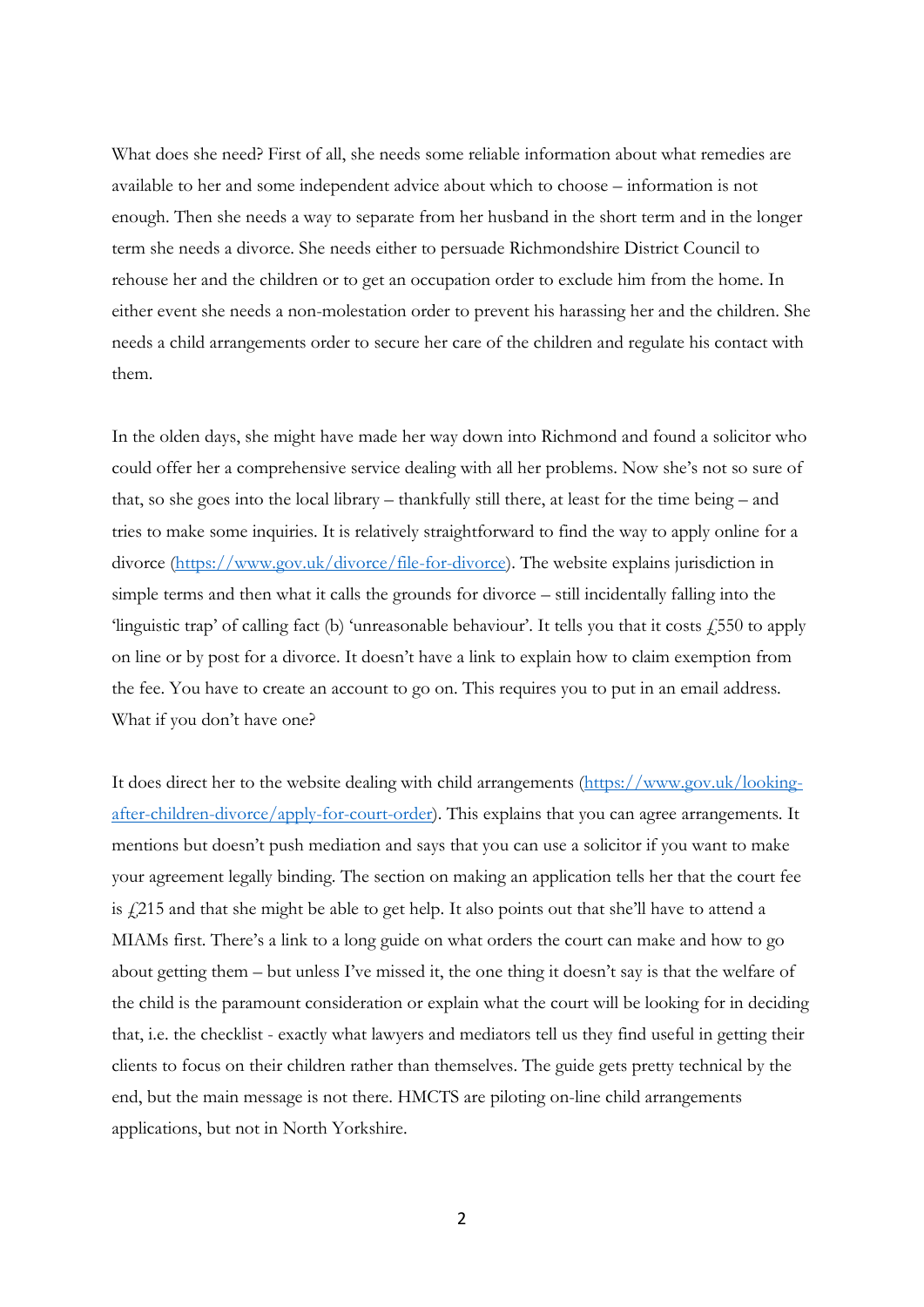The divorce website also directs her to the website dealing with financial arrangements [\(https://www.gov.uk/money-property-when-relationship-ends\)](https://www.gov.uk/money-property-when-relationship-ends), which is very similar.

Both of these also say that 'you will not usually get legal aid to help with court costs unless you are separating from an abusive partner' with a link to [https://www.gov.uk/legal-](https://www.gov.uk/legal)aid/domesticabuse-or-violence. This explains that 'You might be able to get legal aid if you have evidence that you or your children have been victims of domestic abuse or violence and you cannot afford to pay legal costs'. It lists the evidence required and provides specimen letters which she could ask, for example, the social service workers to fill in. But that link is all about how to get legal aid. It doesn't tell you what the remedies available in cases of domestic violence or abuse are. There is a government website: [https://www.gov.uk/guidance/domestic-abuse-how-to-get-help.](https://www.gov.uk/guidance/domestic-abuse-how-to-get-help) But this is a Home Office, not an MoJ or HMCTS website, so although it talks about getting help from the police or immigration authorities it doesn't mention the civil remedies available.

Having ploughed through all of this, she may pluck up courage to get a letter from social services so that she can go to a solicitor – supposing there is one in Richmond willing to take her case (I think there is). But where can she bring proceedings? The nearest magistrates' court is in Northallerton, 15 miles from Richmond with a very limited bus service. It is threatened with closure and the transfer of work to Harrogate, 40 miles from Richmond with no obvious way to get there, or Middlesbrough, which involves getting a bus to Darlington and a train from there. The nearest county court is also in Middlesbrough. If she does get legal aid for her antimolestation application, her partner may not, and she may face being cross-examined by him in person. So, she feels defeated by the problems of going for a non-molestation order. If social services eventually bring care proceedings, she will have to go to Middlesbrough anyway, but at least she should get legal aid to defend those. The local press wants to report the proceedings, because they are particularly interested in the problems faced by soldiers traumatised by their wartime experiences.

I tried all of this because it seems fairly clear from the government's recent review of LASPO that their 'future direction must be focussed on supporting early resolution of people's legal problems by embracing new technology and thinking innovatively about how we can improve services for people across England and Wales' (Ministry of Justice, *Post-implementation Review of Part 1 of the Legal Aid Sentencing and Punishment of Offenders Act 2012 (LASPO)*, para 9). They have been bombarded with the message that people need support early on in their legal problems

3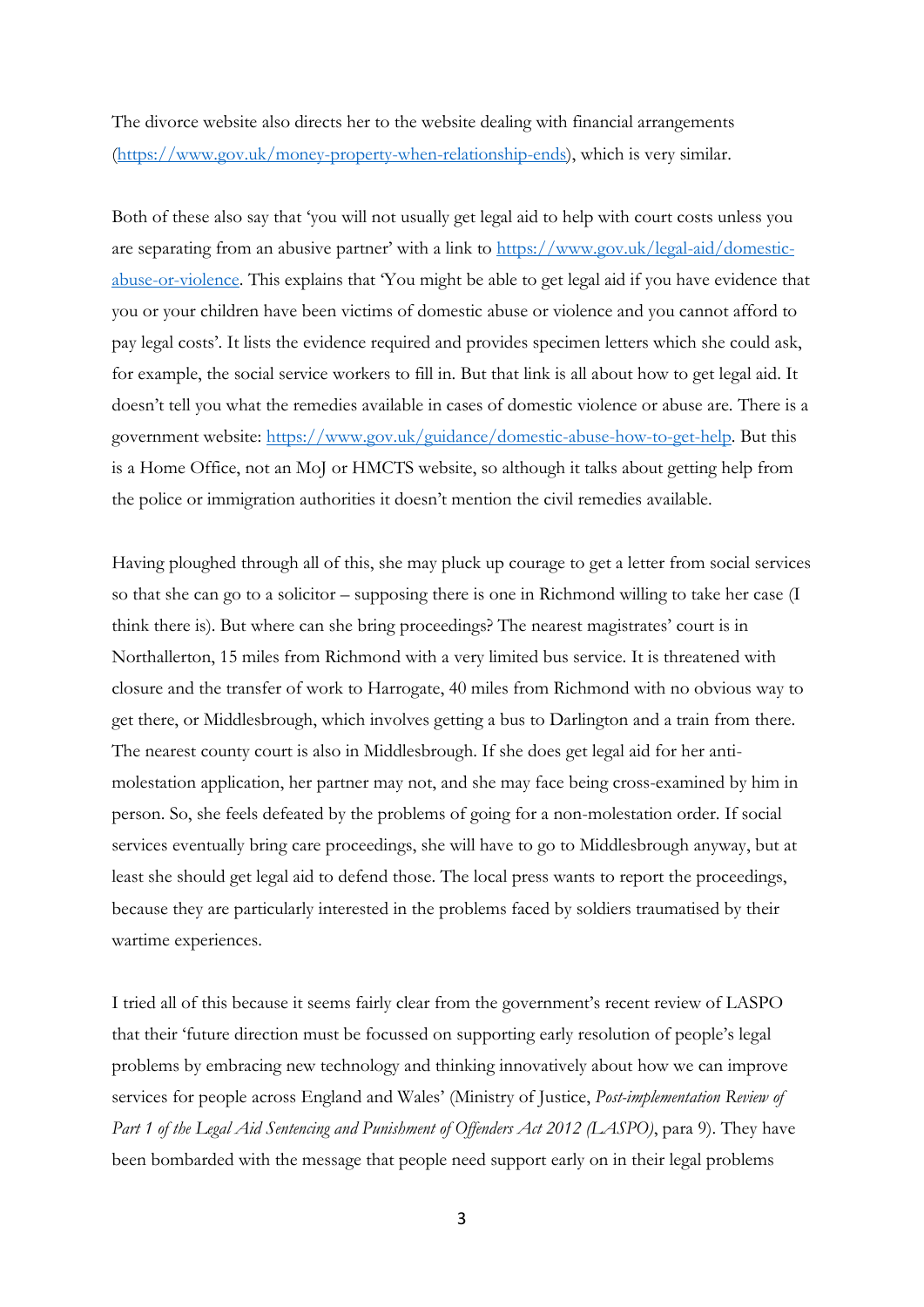rather than waiting for the crisis to happen which might qualify them for publicly funded legal services. So at least they're looking into whether this is correct.

But when they talk of support, in *Legal Support: The Way Ahead* (CP 40, February 2019) they mean 'the totality of support available to people from information, guidance and signposting at one end of the spectrum to legal advice and representation at the other' (p 5). They do acknowledge that 'professional legal advice and representation has an important role to play in supporting people resolve their legal problems'. They also think, however, that 'there may be circumstances when there may be other effective ways to support someone at early stages' (p 18). So, 'focussing funding on legal aid alone means opportunities may be missed to support people to resolve legal problems sooner and reduce conflict, stress and cost' (p 18). Perhaps they haven't yet grasped that that's what lawyers – especially family lawyers do. All the research tells us that they calm things down, negotiate with the other side and settle things in the great majority of cases. But at least the MoJ are going to 'proactively test, pilot and research the provision of legal support in a modern justice system' (p 20). And they're going to enhance support for litigants in person and improve their court processes, using 'nudge techniques' to help divert people away from the court system.

It may have been thought in 2012 that removing access to lawyers in family matters would discourage the use of courts – hence public funding is still available for family mediation and for lawyers to support it. But instead there has been a near-collapse in the use of family mediation. Many 'not-for-profit' services have had to close and I don't know how much work the 'forprofit' mediators are getting. This was all quite foreseeable at the time. Most referrals to mediation come from lawyers. If litigants don't go to lawyers because they can't get public funding, then they're not going to go to mediators. They're going to go to court. The explosion of family cases and the explosion of family litigants in person are no surprise.

But the government cannot be expected to restore family legal services to what they were before LASPO. What has been given up cannot readily be got back. So, they do deserve credit for trying to make the best of what many here will see as a bad job, by stream-lining court processes, making them easier to navigate by litigants in person and encouraging other forms of 'legal support'. I believe that the Secretary of State does understand the problems and his department is trying to think creatively about them.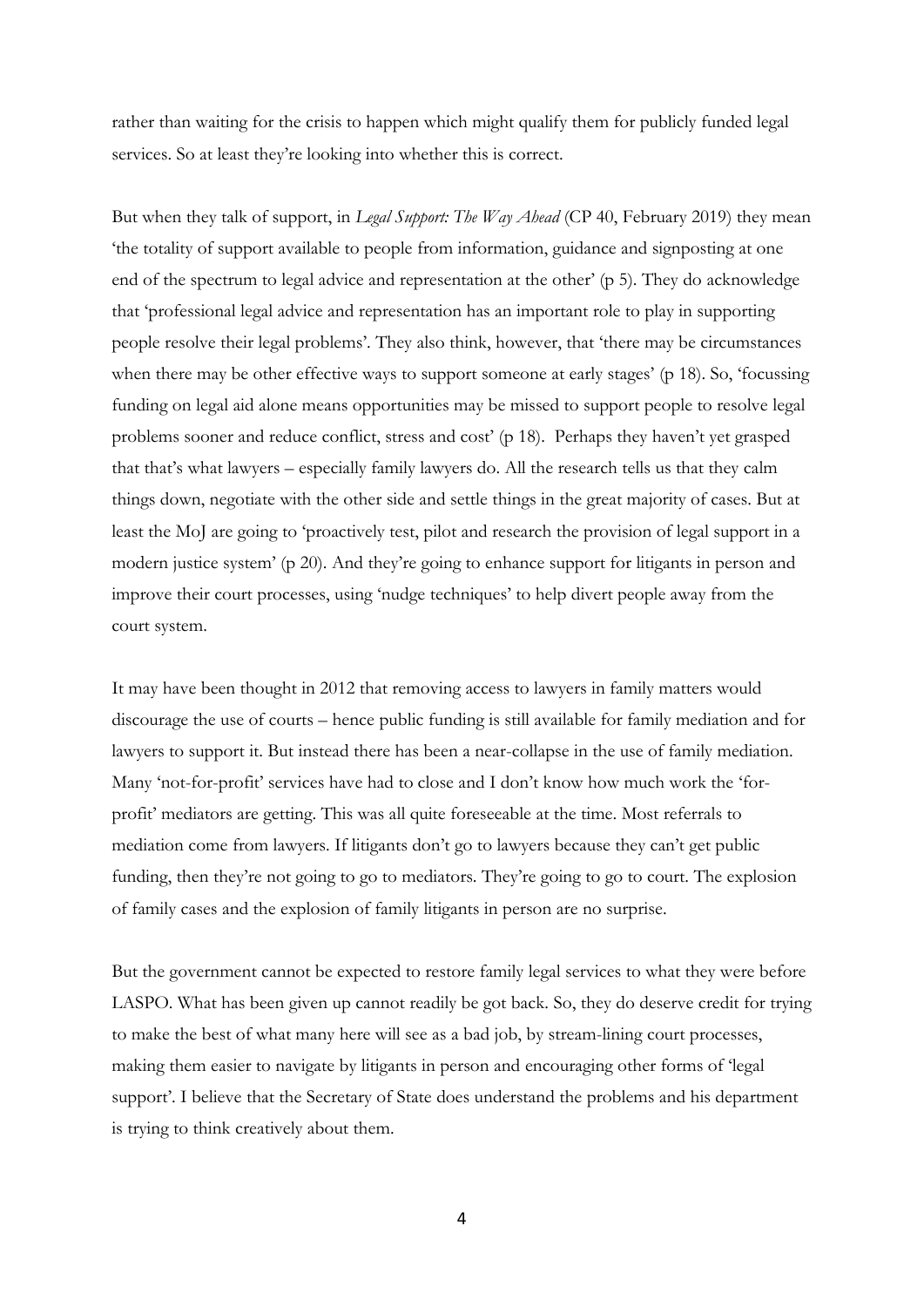The family justice system has always benefited from a great deal of socio-legal research. Two of the leaders in the field are Mavis Maclean and John Eekelaar, of the Oxford Centre for Family Law and Policy. They are about to launch their book, *After the Act, Access to Family Justice after LASPO* (Hart, 2019)*.* In this they 'try to put together a picture of the various attempts being made to fill the LASPO gap'.

They were encouraged by the government's efforts to provide information and develop on-line court processes. But information by itself is not enough. People do need someone to help them to decide what to do – a 'trusted intermediary'. The professions have done a lot - lawyers' pro bono work has been increasing. But this is always going to be limited, by the number of hours available, by the difficulties of matching the expertise of those offering their services free with what he clients need, and by the pro bono pattern of working, which does not offer full end-toend casework. It remains 'far from filling the LASPO gap'.

This means that others have stepped in to fill the gap. There are McKenzie Friends, who can be extremely helpful, but are now turning themselves into an unregulated fee-charging service, which must raise serious questions about whether and how they might be regulated. There is also the PSU, the Personal Support Unit, of which I am a patron. The support they offered was originally moral and emotional support. But they do now provide information to their clients. But, as with mediation, they draw a distinction between supplying information and giving advice. This is not an easy distinction to draw and many would like them to go further. But that would of course bring its own problems.

Then there are all these University based student law clinics which are springing up everywhere. These are obviously a good thing, but the motivations are mixed – providing good and useful experience for the students involved is not the same as offering a full legal service to the clients. The models are very varied, but they mostly just offer preliminary advice rather than undertaking to conduct their cases, although some do that. Careful supervision is obviously required.

And then there is the advice sector, which didn't have to do much about family law while legal aid was available but is now also having to deal with family cases. At least it may not agonise as much as others do about the difference between advice and information. It is, after all, the advice sector, but there is a difference between advice and legal advice.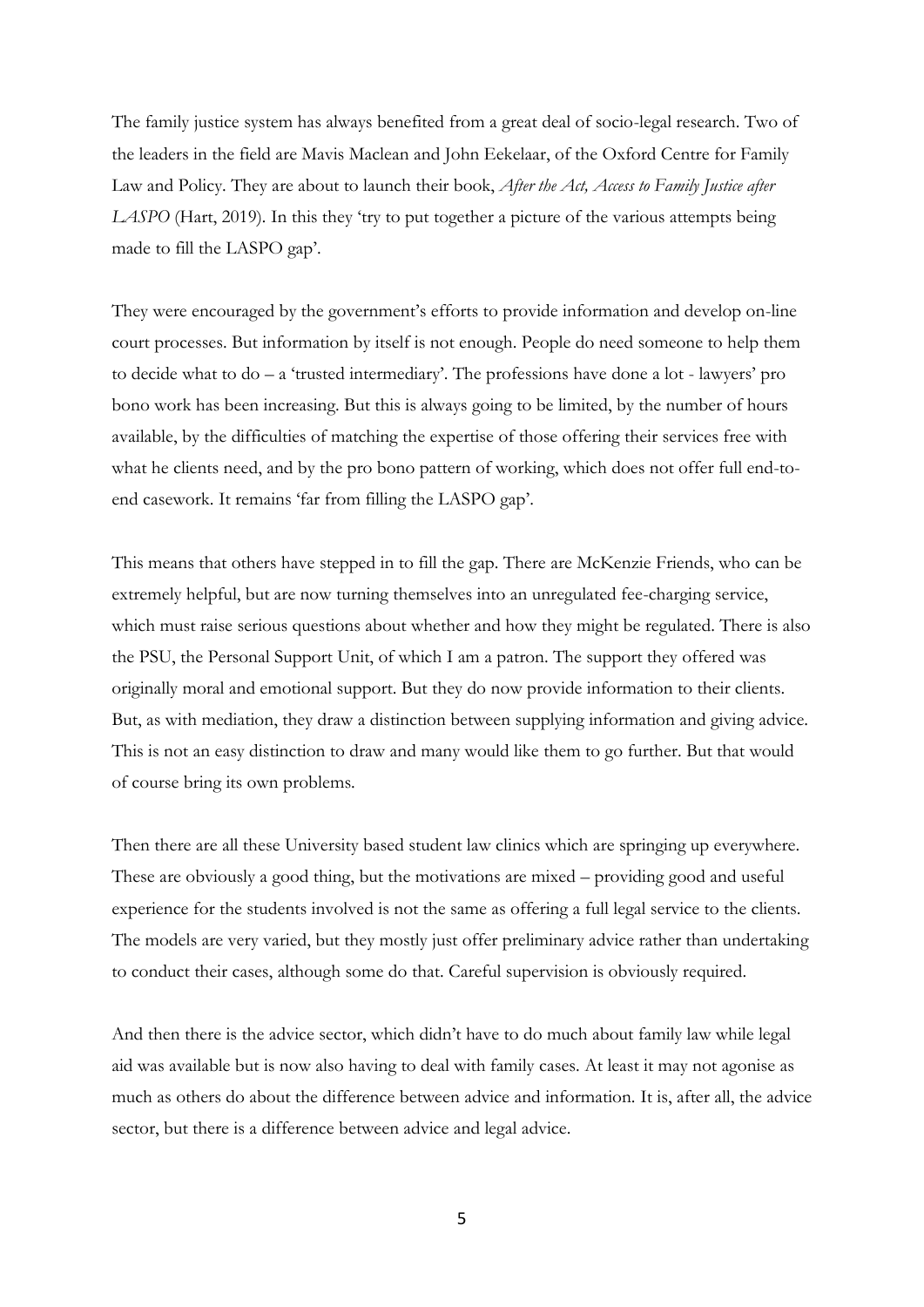It all adds up to a very patchy picture – patchy in geography, personnel and the level of service offered. Developments in on line information and filing may help to iron out the geographical differences. They have to be a good thing if they're done well. But, like so many of the other ways of trying to fill the LASPO gap, they do not make up for the lack of properly informed advice from a skilled person (I agree not necessarily a lawyer) who can not only give you advice as well as information but can then set about doing something concrete to help – writing the letters, making the phone calls, filling in the court forms, which people like my young mother in Yorkshire need.

Of course, family justice is not the only sector to have suffered as a result of LASPO. But we should not be too down-hearted. Our law is in a constant state of development, as it tries to adapt to new problems and new social conditions. My court plays a vital part in that, as we only deal in arguable points of law of general public importance. Very important cases are still being brought before us with the help of legal aid. We noticed that you were having a pitch for the greatest legal aid case of all time. So, we looked for the most important cases in the Supreme Court – those which had had an enlarged panel of seven or nine – where a party had been legally aided.

Some of those which you might expect to have been legally aided were not – like the important cases brought by foreign citizens as a result of the military operations in Iraq and Afghanistan (*Rahmatullah v Ministry of Defence* [2017] UKSC 1, [2017] AC 649; *Al-Waheed v Ministry of Defence; Mohammed v Secretary of State for Defence* [2017] UKSC 2, [2017] AC 821; *Belhaj v Straw* [2017] UKSC 3, [2017] AC 964). Some of those which you might expect to have both an enlarged panel and public funding had neither – like the case brought by Unison to challenge the imposition of employment tribunal fees (*R (Unison) v Lord Chancellor* [2017] UKSC 51, [2017] 3 WLR 409). But I can think of at least two notable victories won by legally aided clients in the Supreme Court which will have made a difference to a great many people other than them. No doubt there are many, many more for you to debate this afternoon.

*Cheshire West* (*Cheshire West and Chester Council v P* [2014] UKSC 19, [2014] AC 896) was about whether mentally disabled people living in various community settings were being deprived of their liberty within the meaning of article 5 of the European Convention on Human Rights and thus required safeguards to check whether their detention was lawful in their own best interests. We held that the 'acid test' was whether they were under continuous supervision and control and